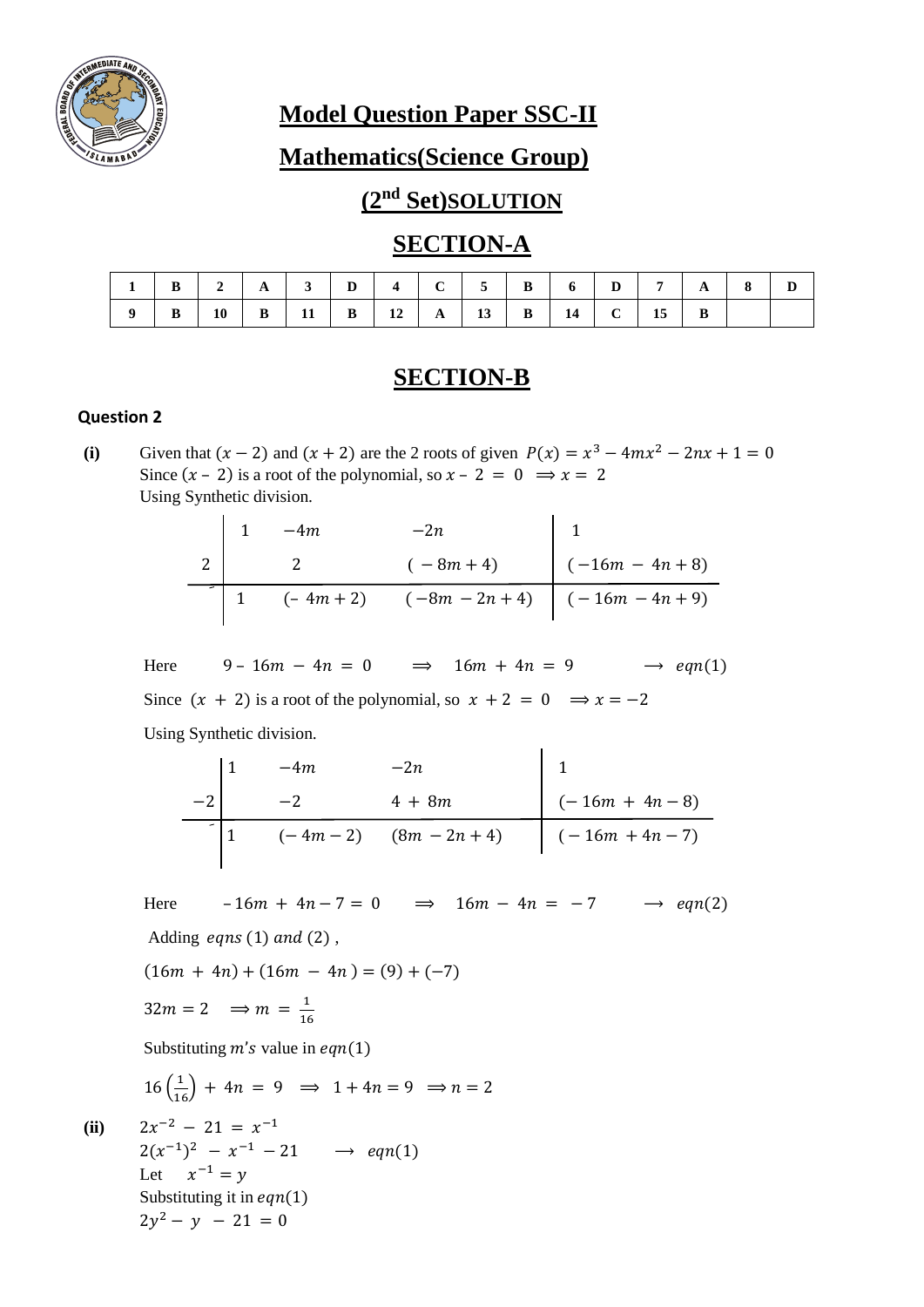

- **(v) Given**: Two equal circles each of radius 3.5 cm. The distance between centres of the circles is 8cm. **Required**: To draw Transverse Common Tangents. **Steps of Construction**:
	- i. Draw  $m\overline{AB} = 8cm$ .
	- ii. Draw two circles each of radius 3.5 cm with centres at A and B.
	- iii. Draw perpendicular bisector of  $\overline{AB}$  at O.
	- iv. Draw perpendicular bisector of  $\overline{AO}$  at  $\acute{A}$ .

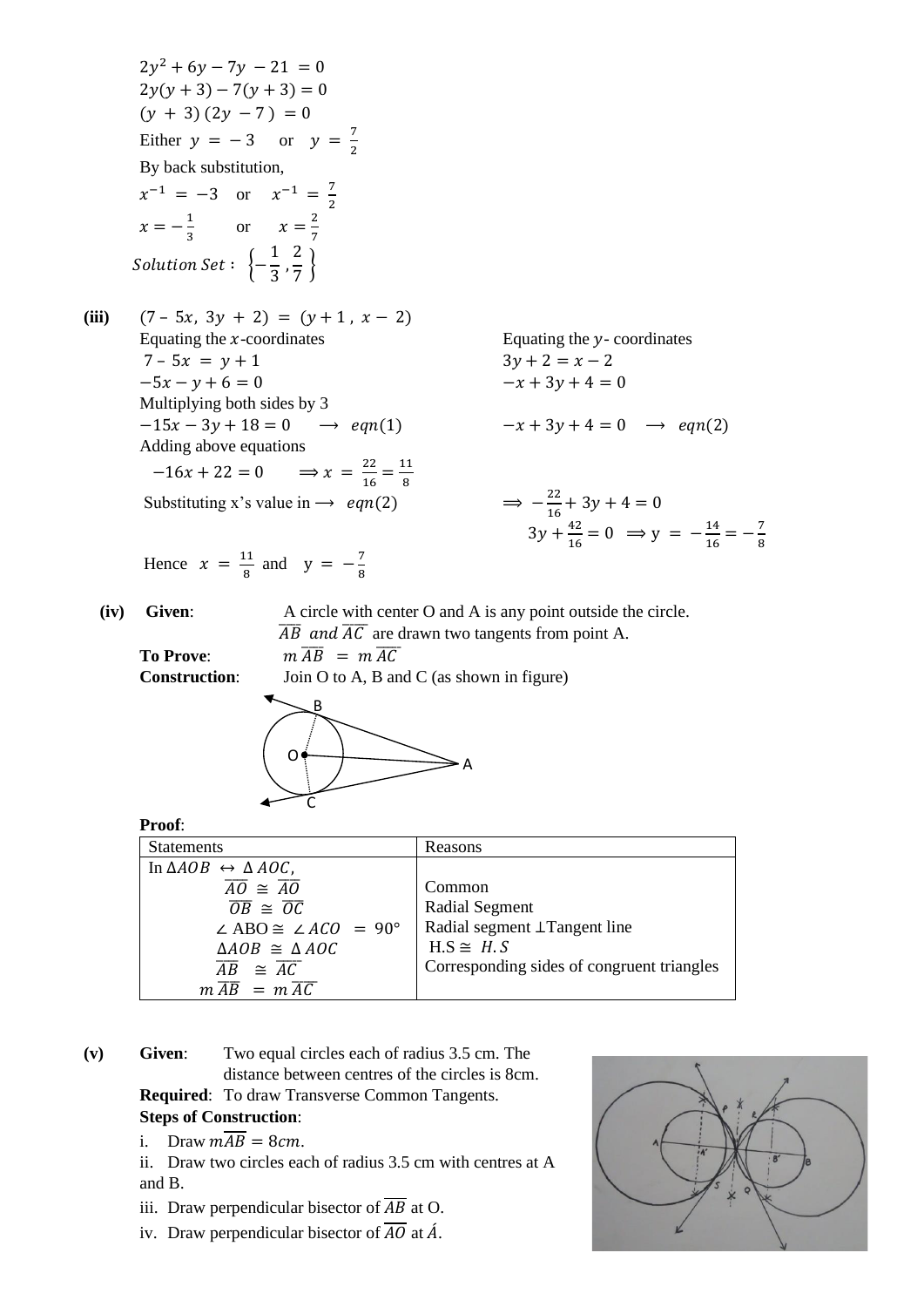- v. Draw a circle of radius  $\overline{A}\overline{A}$  with centre at  $\overline{A}$ intersecting the left circle at points P and S.
- vi. Draw perpendicular bisector of  $\overline{BO}$  at  $\overline{B}$ .
- vii. Draw a circle of radius  $\overline{B\hat{B}}$  with centre at  $\hat{B}$ intersecting the right circle at points R and Q.
- viii.Join R to S and P to Q.
- ix.  $\overrightarrow{PO}$  and  $\overrightarrow{RS}$  are the required Transverse Common Tangents.

(vi) If  $\alpha, \beta$  are the roots of  $4z^2 + 17z + k = 0$ , then Sum of roots:  $\alpha + \beta = -\frac{17}{4}$  $\frac{17}{4}$   $\Rightarrow \beta = -\frac{17}{4}$  $\frac{17}{4} - \alpha \rightarrow eqn(1)$ Product of roots:  $\alpha\beta = \frac{k}{4}$  $\frac{\kappa}{4} \rightarrow eqn(2)$ Given that:  $2\alpha + 3\beta = 35$ Using  $eqn(1)$  $2\alpha + 3 \left(-\frac{17}{4}\right)$  $\frac{17}{4} - \alpha$ ) = 35  $2\alpha$  – 51  $\frac{1}{4} - 3\alpha = 35$  $\alpha = -$ 51  $\frac{1}{4}$  + 35 = 89 4 Substituting it in  $eqn(1)$  $\beta = -\frac{17}{4}$  $\frac{17}{4} - \frac{89}{4}$  $\frac{39}{4} = -\frac{106}{4}$  $\frac{06}{4} = -\frac{53}{2}$  $\frac{35}{2}$ Putting the values of  $\alpha$ ,  $\beta$  in ean(2)  $\alpha\beta =$  $\boldsymbol{k}$ 4 ( 89  $\frac{1}{4}$ ) (-53  $\left(\frac{1}{2}\right)$  =  $\boldsymbol{k}$ 4  $k = -\frac{4717}{3}$  $\frac{11}{2}$  = -2358.5

(vii) Let  $\overline{AB}$  be the chord of a circle having centre at O. Given that: Radius  $\overline{OB} = 12 \, \text{cm}$  and  $\overline{OM} = 7 \, \text{cm}$ . Where  $\overline{OM}$  is the perpendicular bisector of  $\overline{AB}$ 

In right triangle  $BOM$  (By Pythagoras theorem)

$$
\overline{OB^2} = \overline{OM^2} + \overline{BM^2}
$$
  
\n
$$
12^2 = 7^2 + x^2
$$
  
\n
$$
x^2 = 144 - 49 = 95
$$
  
\n
$$
x = \sqrt{95} \text{ cm}
$$
  
\nChord  $\overline{AB} = 2x = 2\sqrt{95} \text{ cm}$ 

**(viii)** In ∆

Height of the tree:  $m\overline{BC} = 24 ft$ Angle of elevation:  $m\angle C = 40^{\circ}$ Length of shadow:  $m\overline{AC} = x$ tan  $m \angle C =$  $m\overline{BC}$  $mAC$  $\tan 40^{\circ} =$ 24  $mAC$  $mAC =$ 24  $\frac{1}{\tan 40}$  = 28.57 feet



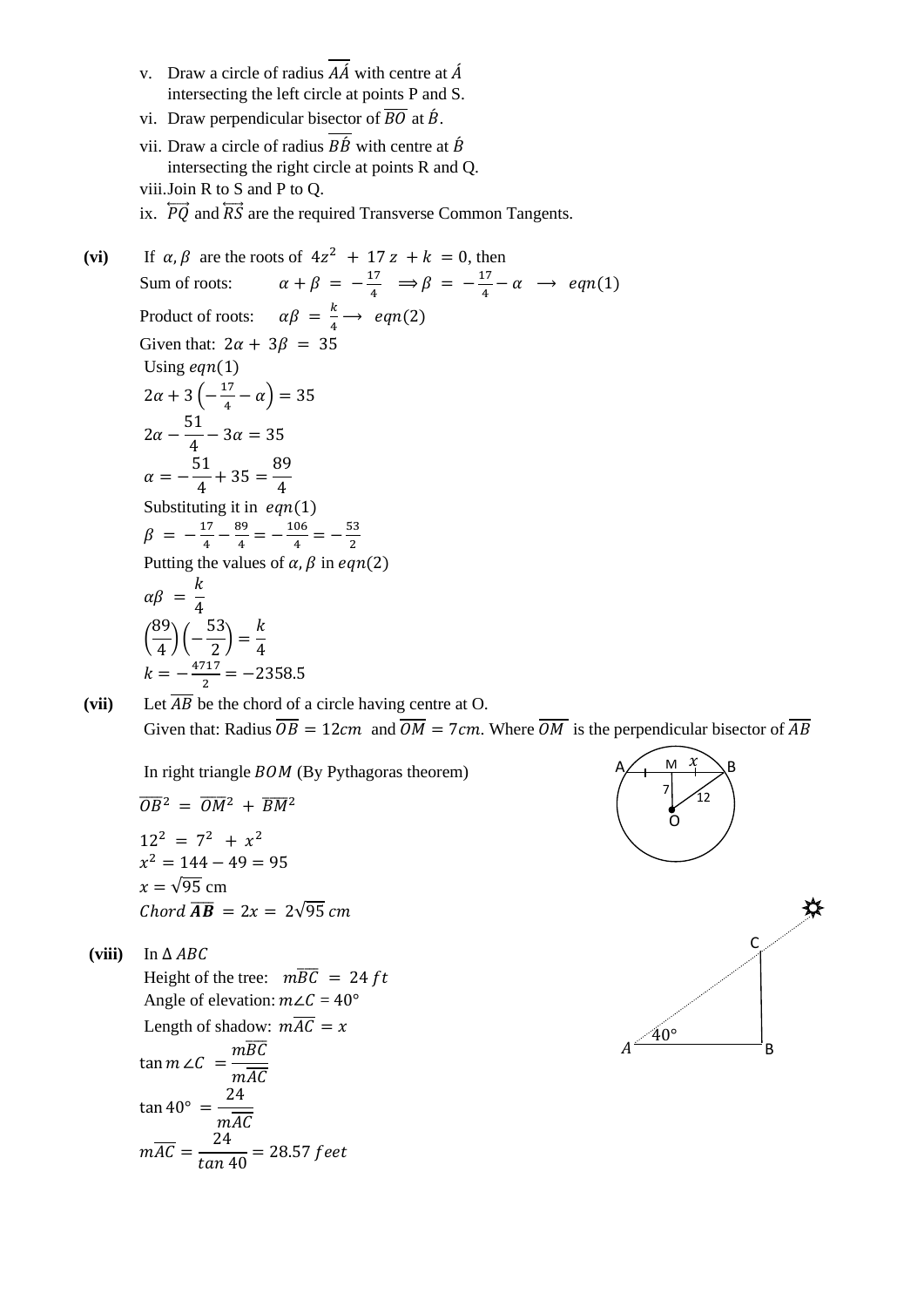(ix) 
$$
\frac{x^2}{x^2+x^2} = (x + 1) + \frac{x^2+x^2}{(x^2+2)(x+1)}
$$
 → eqn(1)  $\frac{x^2-x-2}{x^2-x^2}$  x<sup>2</sup>  
\nx+2  
\nResolving  $\frac{3x+2}{(x-2)(x+1)}$  into Partial Fractions  
\n $\frac{3x+2}{(x-2)(x+1)} = \frac{A}{x-2} + \frac{B}{x+1}$  → eqn(2)  
\n $3x + 2 = A(x + 1) + B(x - 2) \rightarrow eqn(3)$   
\n $3x-12 = A(x + 1) + B(x - 2) \rightarrow eqn(3)$   
\n $3x-12 = A(x + 1) + B(x - 2) \rightarrow eqn(3)$   
\n $= x^2 - 2x + x - 2$   
\n $= 1$   
\nPut  $x = 2$  in eq. (3)  
\n $3(2) + 2 = B(-1 - 2)$   
\n $= 3$   
\nPut  $x = 2$  in eq. (4)  
\n $3(2) + 2 = A(2 + 1)$   
\n $= (x - 2)(x + 1)$   
\n $= (x - 2)(x + 1)$   
\n $= (x - 2)(x + 1)$   
\n $= (x - 2)(x + 1)$   
\nPutting this value in eqn(1)  
\n $\frac{x^3}{x^2 - x - 2} = (x + 1) + \frac{1}{3(x - 2)} + \frac{8}{3(x + 1)}$   
\n $\frac{x^3}{x^2 - x - 2} = (x + 1) + \frac{1}{3(x - 2)} + \frac{8}{3(x + 1)}$   
\n $\frac{x}{x^2 - x - 2} = (x + 1) + \frac{1}{3(x - 2)} + \frac{8}{3(x + 1)}$   
\n $\frac{x}{x^2 - x - 2} = (x + 1) + \frac{1}{3(x - 2)} + \frac{8}{3(x + 1)}$   
\n $\frac{x}{x^2 - x - 2} = (x + 1) + \frac{1}{3(x - 2)} + \frac{8}{3(x + 1)}$   
\n $\frac{x}{x^2 - x - 2} = (x$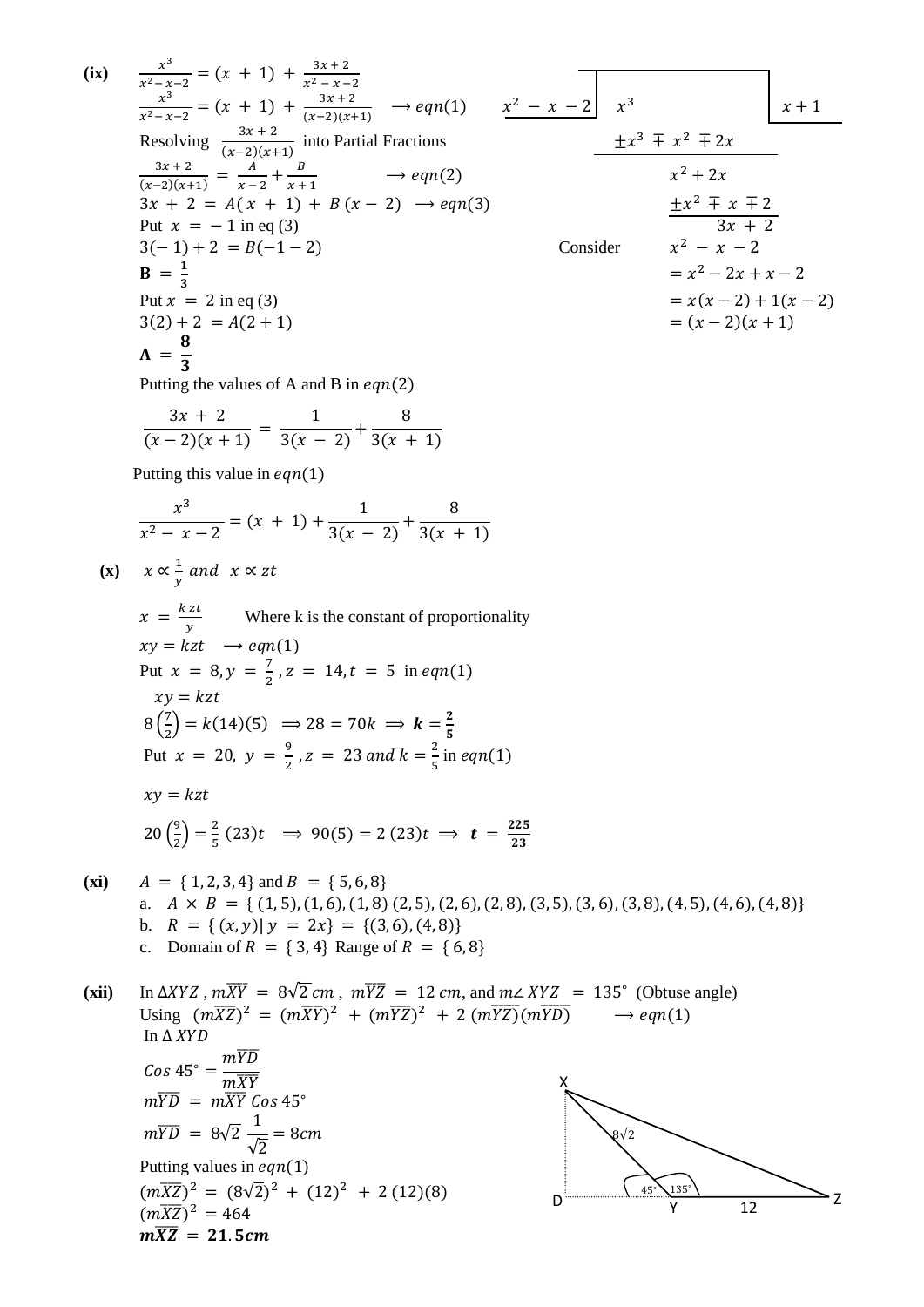(**xiii**) Consider a circle of radius 'r', and an arc of length 1 unit, subtending an angle  $\theta$  at  $0$ , Area of circle =  $\pi r^2$ Angle of circle =  $2\pi$ , and Angle of sector =  $\theta$  radians. By the elementary geometry

| $\mathbf{D}$ y and did $\mathbf{C}$ and $\mathbf{C}$ and $\mathbf{C}$ and $\mathbf{C}$ |                 |  |  |
|----------------------------------------------------------------------------------------|-----------------|--|--|
| Area of sector AOBP                                                                    | Angle of sector |  |  |
| Area of circle                                                                         | Angle of Circle |  |  |
|                                                                                        |                 |  |  |
| $\pi r^2$<br>$2\pi$                                                                    |                 |  |  |
| $=\frac{1}{2}\theta\gamma$                                                             |                 |  |  |



**(xiv)** For five month moving average,

| Month    | Attendance | 5-month moving Average                      |
|----------|------------|---------------------------------------------|
| January  | 70         |                                             |
| February | 82         | $\frac{70+82+85+85+83}{2} = 81$             |
| March    | 85         | $82+85+85+83+78$<br>$= 82.6$                |
| April    | 85         | $85 + 85 + 83 + 78 + 75$<br>$= 81.2$        |
| May      | 83         | $\overline{85 + 83 + 78 + 75 + 80}$<br>80.2 |
| June     | 78         |                                             |
| July     | 75         |                                             |
| August   | 80         |                                             |

## **SECTION-C**

**Q3**  $U = \{ 1, 2, 3, ..., 20 \}$ ;  $A = \{ 2, 4, 6, ..., 20 \}$ ;  $B = \{ 2, 3, 5, ..., 19 \}$ 

De-Morgan's Laws are as follows:

i.  $(A \cup B)^c = A^c \cap B^c$ Proof:  $A \cup B = \{2, 4, 6 \ldots, 20\} \cup \{2, 3, 5 \ldots, 19\}$  $A \cup B = \{2, 3, 4, 5, 6, 7, 8, 10, 11, 12, 13, 14, 16, 17, 18, 19, 20\}$  $(A \cup B)^c = U - (A \cup B) = \{1,9,15\} \longrightarrow eqn(1)$ 

 $A^{c} = U - A = \{ 1,3,5,7,9,11,13,15,17,19 \}$  $B<sup>c</sup> = U - B = \{ 1, 4, 6, 8, 9, 10, 12, 14, 15, 16, 18, 20 \}$  $A^c \cap B^c = \{1, 9, 15\} \rightarrow eqn(2)$ From  $eqns(1 \& 2)$  $(A \cup B)^c = A^c \cap B^c$ 

ii.  $(A \cap B)^c = A^c \cup B^c$ Proof:

 $A \cap B = \{2, 4, 6, \ldots, 20\} \cap \{2, 3, 5, \ldots, 19\} = \{2\}$  $(A \cap B)^c = U - (A \cap B)$  $(A \cap B)^c = \{1, 3, 4, 5, 6, 7, ..., 20\} \rightarrow eqn(3)$ 

 $A^{c} = U - A = \{ 1, 3, 5, 7, 9, 11, 13, 15, 17, 19 \}$  $B<sup>c</sup> = U - B = \{ 1, 4, 6, 8, 9, 10, 12, 14, 15, 16, 18, 20 \}$  $A^c \cup B^c = \{ 1, 3, 4, 5, 6, 7 \dots, 20 \} \longrightarrow eqn(4)$ From  $eqns(3 \& 4)$  $(A \cap B)^c = A^c \cup B^c$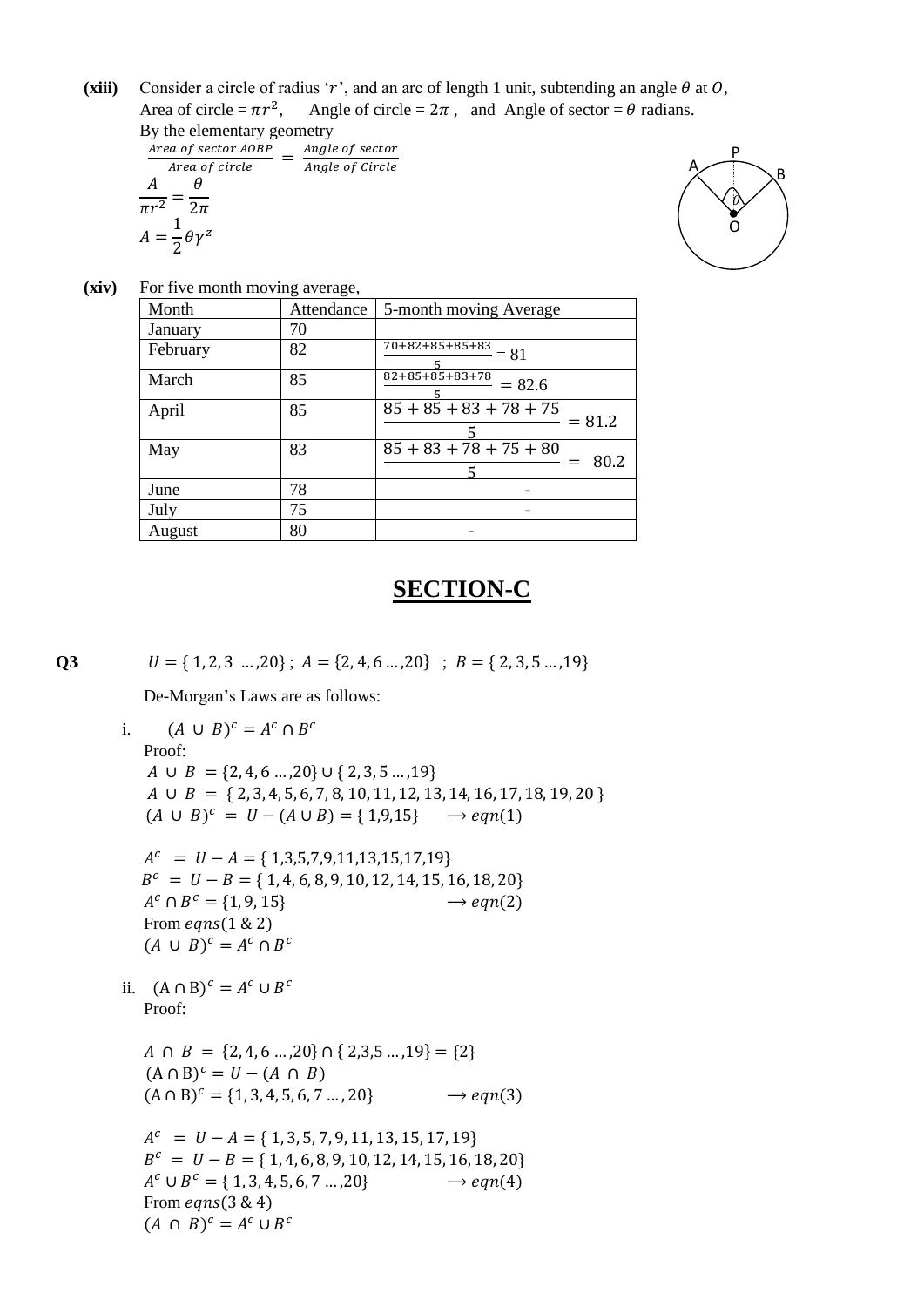$$
a^{2} + b^{2} = 20 \rightarrow eqn(1)
$$
  
\n
$$
3a^{2} - 2ab - b^{2} = 0
$$
  
\n
$$
3a^{2} - 3ab + ab - b^{2} = 0
$$
  
\n
$$
3a(a - b) + b(a - b) = 0
$$
  
\n
$$
(3a + b)(a - b) = 0
$$
  
\n
$$
3a + b = 0 \text{ or } a - b = 0
$$
  
\n
$$
a = -\frac{b}{3} \text{ or } a = b
$$
  
\nWhen  $a = b$   
\n
$$
eqn(1) \rightarrow \frac{b^{2}}{9} + b^{2} = 20
$$
  
\n
$$
10b^{2} = 180
$$
  
\n
$$
b = \pm 3\sqrt{2}
$$
  
\n
$$
a = -\frac{b}{3}
$$
  
\n
$$
a = \pm \sqrt{10}
$$
  
\nTaking  $a = -\frac{b}{3}$   
\nTaking  $a = -\frac{b}{3}$   
\n
$$
a = -\frac{\pm 3\sqrt{2}}{3} = \pm \sqrt{2}
$$
  
\n
$$
a = \pm \sqrt{10}
$$
  
\nSolution Set: { $(\mp \sqrt{2}, \pm 3\sqrt{2}), (\pm \sqrt{10}, \pm \sqrt{10})$ }

**Q4**

Q5 i. 
$$
(tan\theta + Cot\theta)(Cos\theta + Sin\theta) = Sec\theta + Cosec\theta
$$
  
\n $\left(\frac{sin\theta}{cos\theta} + \frac{cos\theta}{sin\theta}\right)(Cos\theta + Sin\theta) = Sec\theta + Cosec\theta$   
\n $\left(\frac{Sin^2\theta + Cos^2\theta}{Sin\theta Cos\theta}\right)(Cos\theta + Sin\theta) = Sec\theta + Cosec\theta$   
\n $\frac{1}{sin\theta Cos\theta}(Cos\theta + Sin\theta) = Sec\theta + Cosec\theta$   
\n $\frac{1}{sin\theta} + \frac{1}{cos\theta} = Sec\theta + Cosec\theta$   
\n $Sec\theta + Cosec\theta = Sec\theta + Cosec\theta$   
\nHence proved  
\nii.  $\frac{Cos\theta - Sin\theta}{cot^2\theta - 1} = \frac{Sin^2\theta}{Cos\theta + Sin\theta}$   
\n $\frac{Cos\theta - Sin\theta}{sin^2\theta} = \frac{Sin^2\theta}{Cos\theta + Sin\theta}$ 

 $=\frac{sin^2\theta}{cos\theta + \theta}$  $Cos\theta + Sin\theta$ 

 $\frac{i^2\theta(cos\theta - sin\theta)}{cos^2\theta - sin^2\theta} = \frac{sin^2\theta}{cos\theta + s}$ 

 $\frac{sin^2\theta(cos\theta - sin\theta)}{(cos\theta - sin\theta)(cos\theta + sin\theta)} = \frac{sin^2\theta}{cos\theta + s}$ 

 $Cos\theta + Sin\theta$ 

 $Cos\theta + Sin\theta$ 

 $Cos\theta + Sin\theta$ 

Hence proved

 $sin^2\theta$ 

 $Cos\theta-Sin\theta$  $\overline{\cos^2\theta - \sin^2\theta}$  $sin^2\theta$ 

 $Sin^2\theta(Cos\theta-Sin\theta)$ 

 $\sin^2\theta(\cos\theta - \sin\theta)$ 

 $\frac{\sin^2\theta}{\cos\theta + \sin\theta} = \frac{\sin^2\theta}{\cos\theta + \sin\theta}$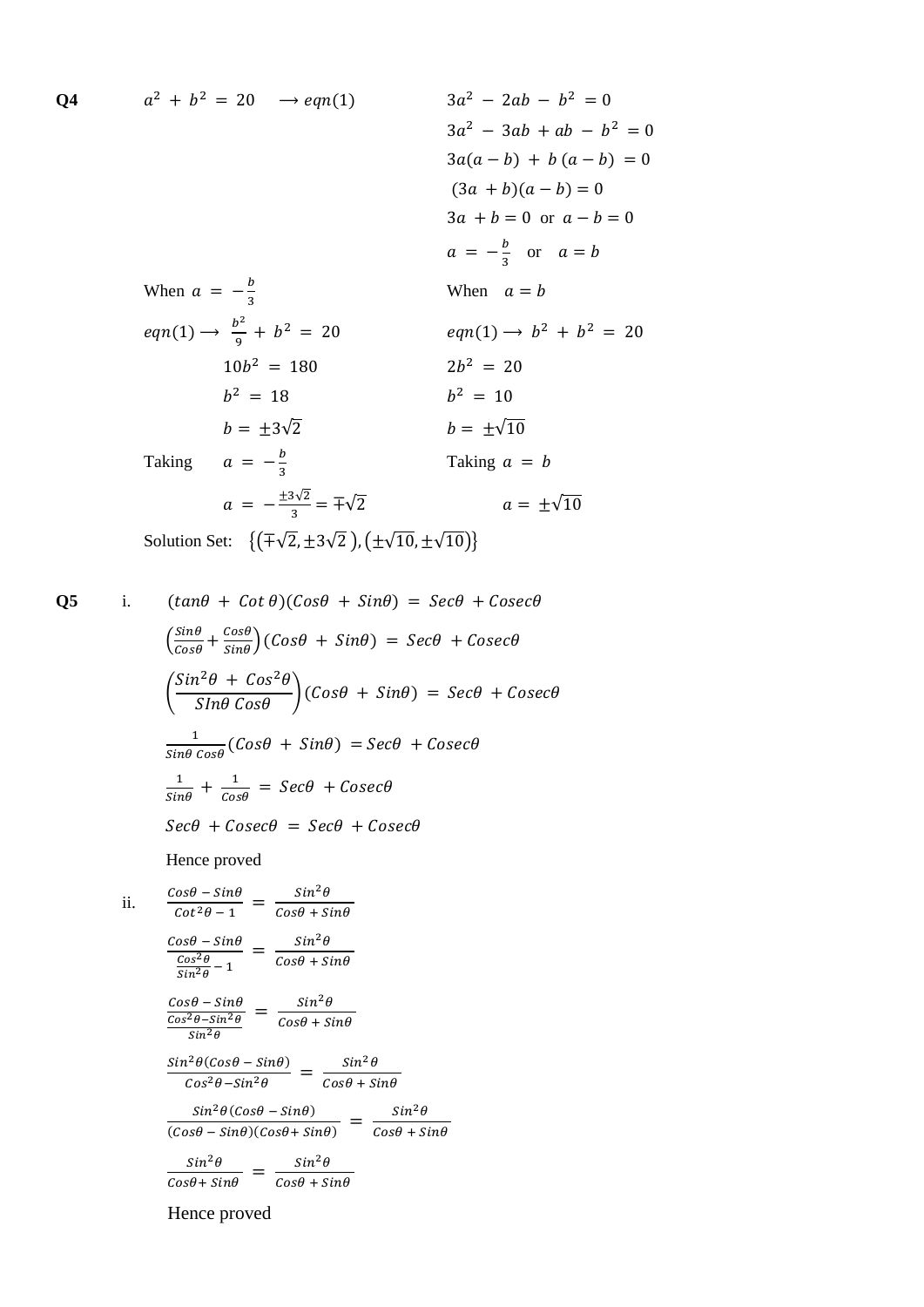$$
\sqrt{x^2 + 3x + 5} + \sqrt{x^2 + 3x - 2} = 7
$$
  

$$
\sqrt{x^2 + 3x + 5} = 7 - \sqrt{x^2 + 3x - 2}
$$
  
Squaring both sides  

$$
x^2 + 3x + 5 = 49 + (x^2 + 3x - 2) - 14\sqrt{x^2 + 3x - 2}
$$
  

$$
42 = 14\sqrt{x^2 + 3x - 2}
$$
  

$$
\sqrt{x^2 + 3x - 2} = 3
$$
  
Squaring both sides

$$
x^2 + 3x - 2 = 9
$$

$$
x^2 + 3x - 11 = 0
$$

Using quadratic formula

$$
x = \frac{-3 \pm \sqrt{9 + 44}}{2} = \frac{-3 \pm \sqrt{53}}{2}
$$

Check:

$$
\sqrt{x^2 + 3x + 5} + \sqrt{x^2 + 3x - 2} = 7
$$
\nAt  $x = \frac{-3 + \sqrt{53}}{2}$ \n
$$
\sqrt{\left(\frac{-3 + \sqrt{53}}{2}\right)^2 + 3\left(\frac{-3 + \sqrt{53}}{2}\right) + 5} + \sqrt{\left(\frac{-3 + \sqrt{53}}{2}\right)^2 + 3\left(\frac{-3 + \sqrt{53}}{2}\right) - 2} = 7
$$
\n
$$
\frac{62 - 6\sqrt{53}}{4} + \frac{-9 + 3\sqrt{53}}{2} + 5 + \sqrt{\frac{62 - 6\sqrt{53}}{4} + \frac{-9 + 3\sqrt{53}}{2} - 2} = 7
$$
\n
$$
\sqrt{\frac{62 - 6\sqrt{53}}{4} + \frac{-18 + 6\sqrt{53}}{4} + 5} + \sqrt{\frac{62 - 6\sqrt{53}}{4} + \frac{-18 + 6\sqrt{53}}{4} - 2} = 7
$$
\n
$$
\sqrt{11 + 5} + \sqrt{11 - 2} = 7
$$
\n
$$
7 = 7
$$

At 
$$
x = \frac{-3-\sqrt{53}}{2}
$$
  
\n
$$
\sqrt{\left(\frac{-3-\sqrt{53}}{2}\right)^2 + 3\left(\frac{-3-\sqrt{53}}{2}\right) + 5 + \sqrt{\left(\frac{-3-\sqrt{53}}{2}\right)^2 + 3\left(\frac{-3-\sqrt{53}}{2}\right) - 2} = 7
$$
\n
$$
\frac{62+6\sqrt{53}}{4} - \frac{9+3\sqrt{53}}{2} + 5 + \sqrt{\frac{62+6\sqrt{53}}{4} - \frac{9+3\sqrt{53}}{2} - 2} = 7
$$
\n
$$
\sqrt{\frac{62+6\sqrt{53}}{4} - \frac{18+6\sqrt{53}}{4} + 5 + \sqrt{\frac{62+6\sqrt{53}}{4} - \frac{18+6\sqrt{53}}{4} - 2} = 7
$$
\n
$$
\sqrt{11+5} + \sqrt{11-2} = 7
$$
\nSolution Set: 
$$
\left\{\frac{-3+\sqrt{53}}{2}\right\}
$$

**Q6** √